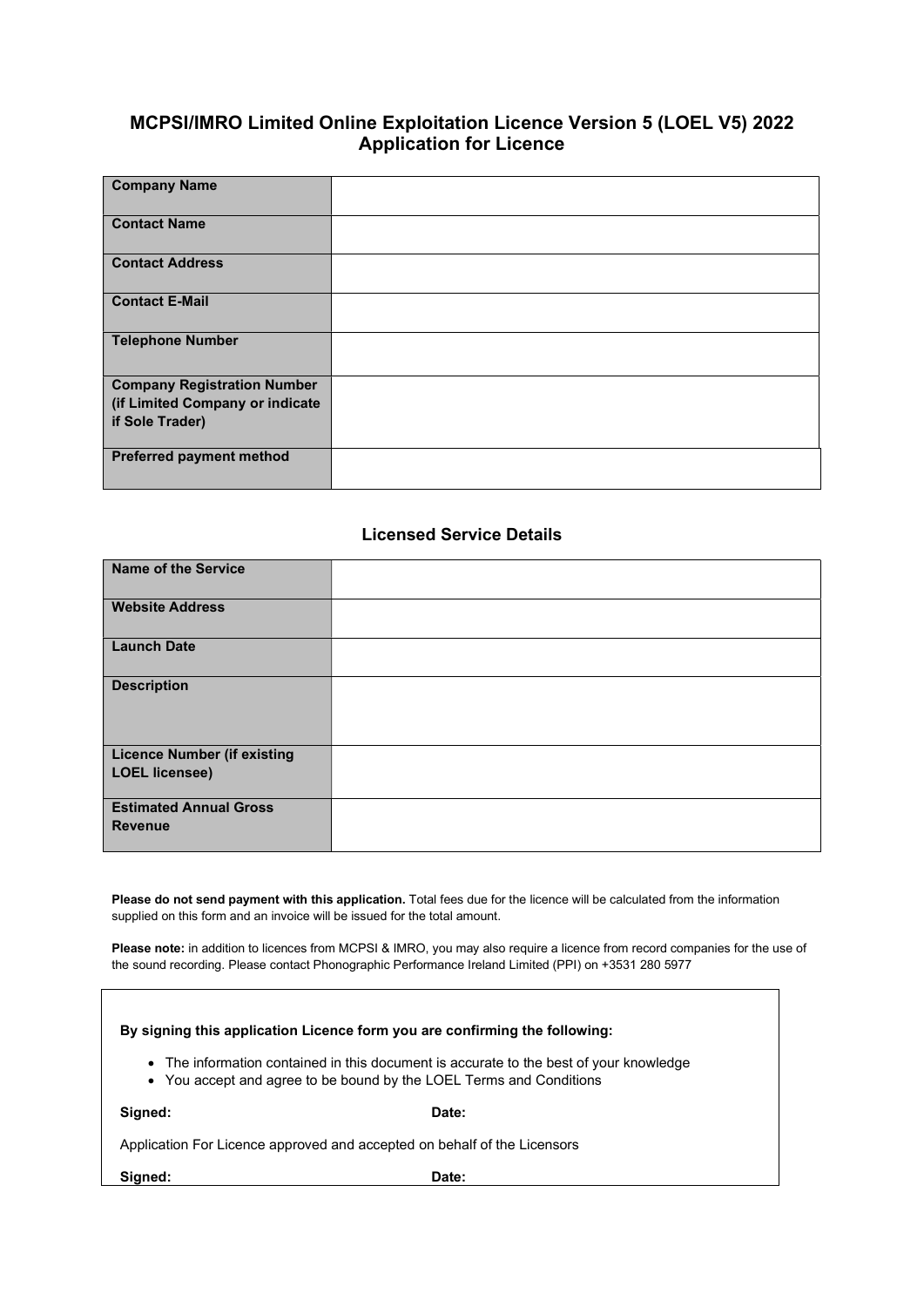# MCPSI/IMRO Limited Online Exploitation Licence Version 5 (LOEL V5) 2022 Application for Licence

| <b>Service Type</b><br>See terms and conditions for<br>full definition of each service                                                                                                               | <b>Digital</b><br><b>Starter</b><br>(Per Annum)                 | $\checkmark$ | <b>Band A</b><br>(Per Annum)                                     | $\checkmark$ | <b>Band B</b><br>(Per Annum)                                        | $\sqrt{}$ | <b>Band C</b><br>(Per Annum)                                       | $\sqrt{\frac{1}{2}}$ |
|------------------------------------------------------------------------------------------------------------------------------------------------------------------------------------------------------|-----------------------------------------------------------------|--------------|------------------------------------------------------------------|--------------|---------------------------------------------------------------------|-----------|--------------------------------------------------------------------|----------------------|
| <b>Pure Webcasting Service</b><br>Continuous programmed<br>webcasts. Users cannot<br>interact, e.g. pause, fast<br>forward, skip tracks or<br>influence output by rating<br>tracks.                  | €79 + VAT<br><82,500 streams<br>per annum                       |              | $£158 + VAT$<br><165,000 streams<br>per annum                    |              | €315 + VAT<br>$<$ 330,000<br>streams per<br>annum                   |           | €756 + VAT<br>$<$ 900,000<br>streams per<br>annum                  |                      |
| <b>Limited Download/ On</b><br><b>Demand Streaming</b><br>Users can stream specific<br>tracks on an on demand<br>basis, or access limited (aka<br>tethered) downloads of<br>tracks on demand.        | €79 + VAT<br><22,500 streams<br>per annum                       |              | $£158 + VAT$<br><45,000 streams<br>per annum                     |              | €315 + VAT<br>$<$ 90,000<br>streams per<br>annum                    |           | €756 + VAT<br>$<$ 225,000<br>streams per<br>annum                  |                      |
| <b>Premium and Interactive</b><br><b>Webcasting Service</b><br>Users can interact e.g. skip<br>tracks, pause, fast forward<br>etc, but not select specific<br>tracks on demand.                      | €79 + VAT<br><57,500 streams<br>per annum                       |              | €158 + VAT<br><115,000 streams<br>per annum                      |              | €315 + VAT<br>$<$ 230,000<br>streams per<br>annum                   |           | €725 + VAT<br>$<$ 575,000<br>streams per<br>annum                  |                      |
| <b>Permanent Download</b><br><b>Service</b><br>Users can download tracks<br>on a permanent basis.                                                                                                    | €79 + VAT<br><1,250 downloads<br>per annum                      |              | €158 + VAT<br><2,500 downloads<br>per annum                      |              | €315 + VAT<br>$<$ 5,000<br>downloads per<br>annum                   |           | €788 + VAT<br>$<$ 12,500<br>downloads per<br>annum                 |                      |
| <b>Music Podcasting Service</b><br>A downloadable, audio only<br>programme that contains<br>both music and speech and<br>where the podcast cannot<br>be disaggregated into its<br>individual tracks. | €79 + VAT<br>$<$ 34,000<br>downloaded<br>works per annum        |              | €158 + VAT<br><68,000<br>downloaded<br>works per annum           |              | $£315 + VAT$<br>$<$ 136,000<br>downloaded<br>works per<br>annum     |           | €788 + VAT<br>$<$ 340,000<br>downloaded<br>works per annum         |                      |
| <b>Clips Service</b>                                                                                                                                                                                 | €79 + VAT<br>$1-250$ clips<br>Made available at<br>any one time |              | €158 + VAT<br>251-500 clips<br>Made available at<br>any one time |              | $£316 + VAT$<br>501-1000 clips<br>Made available<br>at any one time |           | €791 + VAT<br>1001-2500 clips<br>Made available<br>at any one time |                      |